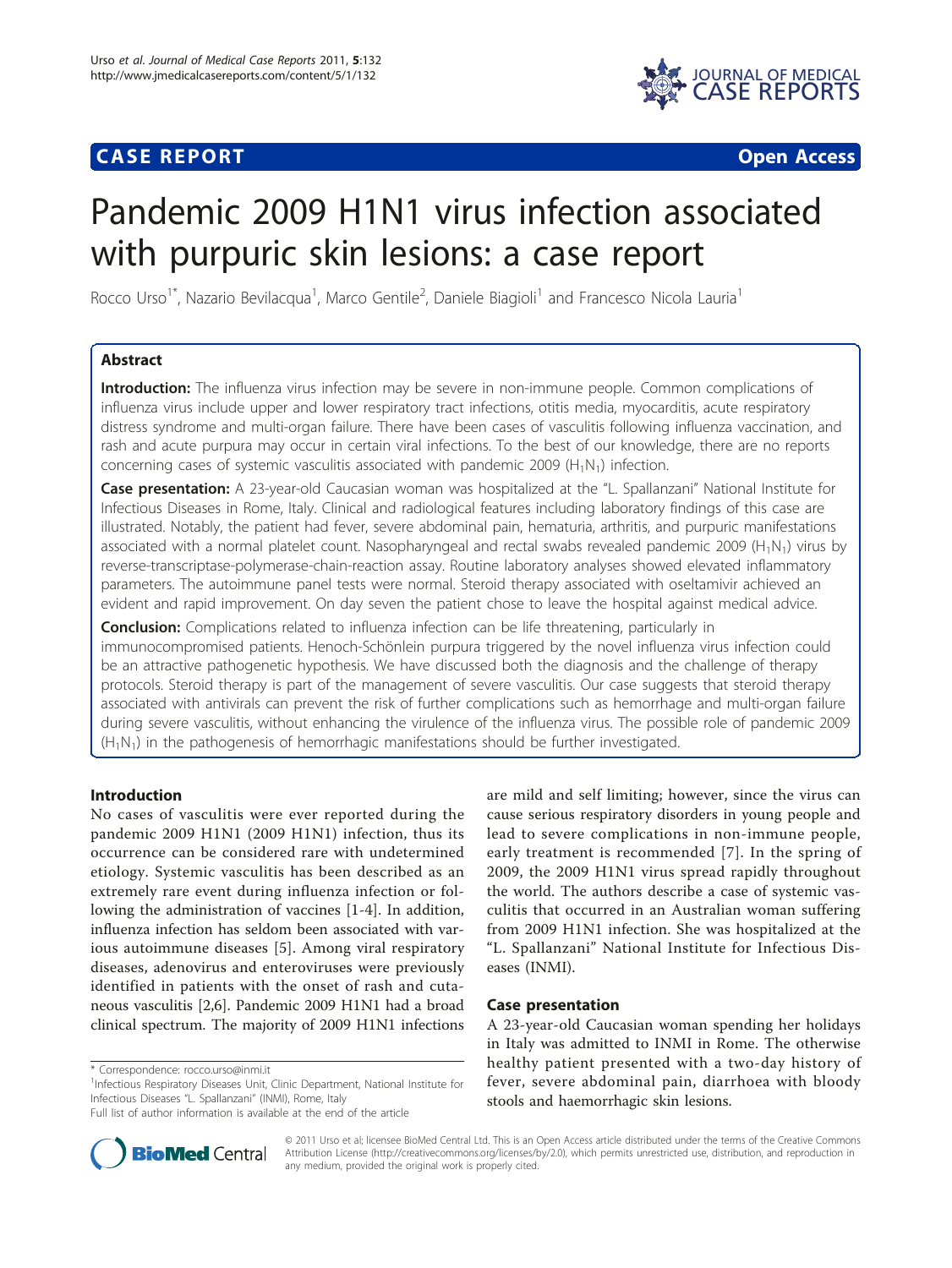Two weeks before, she had rhinorrhoea, a sore throat and a cough. She had received the first dose of human papillomavirus vaccination one month prior to her admittance. On examination, the patient looked pale, tired and feverish with a body temperature of 38.8°C. She manifested an extension of haemorrhagic purpura all over her limbs (Figure 1) and complained of severe abdominal pain. Nasopharyngeal and rectal swabs evidenced a 2009 H1N1 virus by reverse-transcriptase polymerase chain reaction (RT-PCR) assay. Her blood count showed mild anaemia (haemoglobin, 11.70 g/dl), neutrophilia (white blood cells 15.700/mmc: neutrophils 13.400/mmc (85.1%), lymphocytes 1.200/mmc (7,7%), monocytes 800/mmc). C-reactive protein (2.70 mg/dl) and Dimer test values (4.788 ng/dl) were elevated. Platelet count, clotting tests and ESR were normal. A urine examination showed proteinuria, red cells, leukocytes, hyaline and erythrocyte casts. Specific laboratory tests were performed ruling out immunological and autoimmune disorders, including anti-nuclear antibody profile (autoantibodies against RNP/Sm, SS-A, Ro-52, SS-B, Scl-70, Jo-1, centromere B, dsDNA, histones, anti-mitochondrial M2 antibody), anti-smooth muscle, anti-liverkidney microsomal antibodies, anti-platelets, anti-gastric parietal cell, anti-cardiolipin IgG and IgM, anti-neutrophilic cytoplasmic antibodies (ANCA), lupus anticoagulant, rheumatoid factor (RF), and Coombs test. Serological tests ruled out acute bacterial or viral infections including Brucella species, Salmonella species, Rickettsia conori, Coxiella burneti or viruses such as dengue, cytomegalovirus, Epstein-Barr virus, herpes simplex, HIV, coxsackievirus, echovirus and adenovirus. Bacterial nasopharyngeal, blood and urine cultures were sterile. Chest and abdomen X-rays were normal. A computed tomography (CT)-scan of her abdomen and pelvis without contrast revealed only a small effusion in the pouch of Douglas. Oseltamivir (75 mg twice a day, orally) and ciprofloxacin (400 mg twice a day, intravenously) were administered. A short course of methylprednisolone was administered intravenously, starting at 40 mg on July 15 and then reduced by 10 mg daily until it was withdrawn on July 20. Her clinical condition



Figure 1 Overview of the features of purpura before treatment. A, C: show an overview of the features of purpura before treatment. B: details the hemorrhagic-necrotic skin lesions on the feet, associated with petechial lesions on the lateral part of the right foot.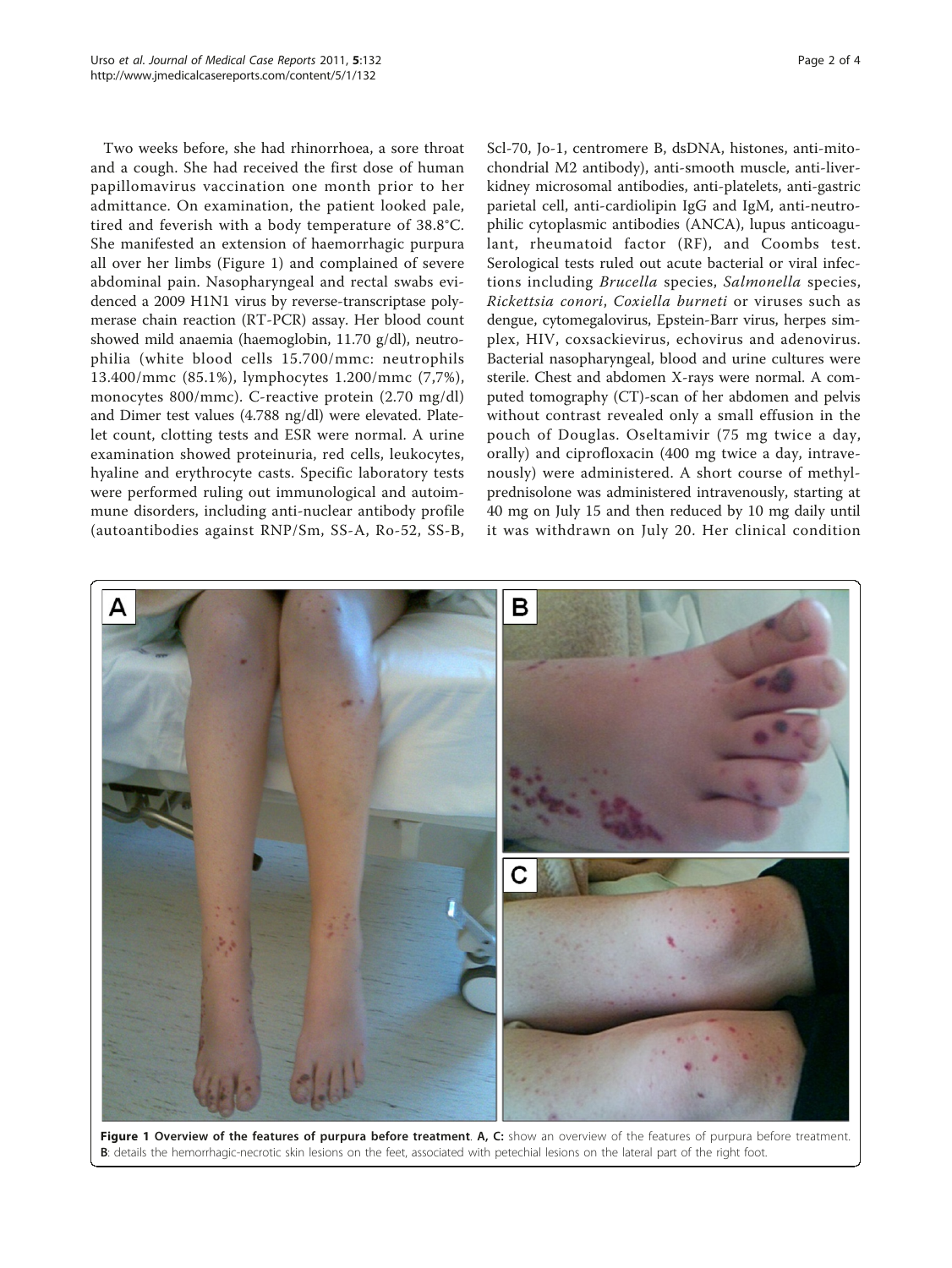improved during hospitalization. By Day three the leukocytosis decreased (white blood cells 10.100/mmc, neutrophils 5.600/mmc, lymphocytes 3600/mmc). The fever disappeared in three days, her abdominal pain was resolved and there was a marked improvement in the vasculitic lesions. On Day seven she chose to leave the hospital against medical advice.

## **Discussion**

The rash that can occur during influenza virus infection usually has a macular or maculopapular aspect and can be confused with measles. Hope-Simpson and Higgins [[8](#page-3-0)] found that approximately 8% of influenza B infections and 2% of influenza A virus infections are associated with rash. In addition, Silva and others [[1](#page-3-0)] described a case of a child with a febrile petechial rash associated with influenza A virus infection.

Although cases of vasculitis have occurred following influenza vaccination [\[3,4\]](#page-3-0), to our knowledge there are no reports concerning cases of systemic vasculitis associated with the 2009 H1N1 infection. An immune thrombocytopenic purpura following human papillomavirus vaccination has been reported [\[9](#page-3-0)]. Other vasculitic conditions and sepsis were excluded.

The etiology of Henoch-Schönlein purpura (HSP), which is a systemic vasculitis described mainly in childhood (0.013 to 0.02%), actually remains unknown [[10\]](#page-3-0). In our case, the skin and abdominal haemorrhagic manifestations associated with a normal platelet count could be related to both the 2009 H1N1 infection and HSP. Streptococcal, Mycoplasma species, adenovirus, parvovirus and coxsackievirus infections have been reported to precede HSP [[10](#page-3-0)]. In our case, an upper respiratory tract infection occurred first. The main diagnostic hallmarks of HSP include clinical and histological features. In this case the clinical features of HSP such as fever, purpuric rash, bloody stools, hematuria, abdominal pain, joints and kidney involvement, and normal platelet count were present. We did not perform a biopsy of the skin lesions because of the voluntary discharge of the patient.

Vasculitis may result from the interaction between influenza virus antigen A H1N1 and the host's immune response. It has been hypothesized as being a pathogenetic immune-mediated mechanism induced by infections [[10,11](#page-3-0)]. Deregulation of cytokine biosynthesis has been considered the fundamental pathogenetic mechanism related to the severity and progression of 2009 H1N1 influenza [[12\]](#page-3-0). Particularly, the secretion of Th1 and Th17 cytokines was reported as an early host response in severe 2009 H1N1 infection [[13](#page-3-0)] and it is well known that these cytokines are also involved in inflammatory and autoimmune responses [[14\]](#page-3-0). The proinflammatory immune response may facilitate the occurrence of vasculitis during a severe pandemic infection.

The spectrum of treatment against vasculitis during influenza infection has been broadly discussed. Steroid therapy was not absolutely contraindicated during 2009 H1N1 infection as reported in the scientific literature. Quispe-Laime and others reported that in patients with H1N1 influenza affected by severe respiratory complications, treatment with a prolonged, moderate dose of corticosteroids was associated with significant improvement in lung injury, multiple organ function scores and low hospital mortality [[15\]](#page-3-0). Carter MJ et al. argued that steroids can have an additional role to antiviral therapy in the treatment of severe cases of H5N1 avian flu [\[13](#page-3-0)]. In our case, on the basis of a high clinical suspicion of severe vasculitis syndrome and considering the rapid impairment of the clinical conditions, a short-course of steroid therapy was added to the antiviral drugs. Despite the steroid therapy, by Day 6 the nasopharyngeal swab did not show evidence of the presence of 2009 H1N1 virus by RT-PCR. Randomized clinical trials are needed to determine whether additional steroid treatment could be beneficial to dominate spreading of the cytokines, which occurs in severe pandemic H1N1 influenza.

## Conclusion

Systemic vasculitis associated with 2009 H1N1 infection is extremely rare. In this case, the role of the 2009 H1N1 influenza virus in the pathogenesis of hemorrhagic manifestations should be considered. The lack of a histopathological study of the skin lesions may limit our conclusions; however, the macroscopic characteristics of the purpura suggest a vasculitic process. Overall, the clinical, immunological and radiological features are consistent with the clinical diagnosis of HSP. In our case, a short course of steroid therapy in addition to antivirals did not delay the clearance of 2009 H1N1 virus and the combined treatment contributed to improving a complicated case of vasculitis.

### Consent

Written informed consent was obtained from the patient for the publication of this case report and accompanying images. A copy of the written consent is available for review by the Editor-in-Chief of this journal.

#### Abbreviations

2009 H1N1: pandemic 2009 H1N1; HSP: Henoch-Schönlein purpura; INMI: "L. Spallanzani" National Institute for Infectious Diseases.

#### Acknowledgements

We thank Mr. Nicola De Marco for his contribution of the images and we are grateful to Mr. Pierluca Piselli for the graphics support. There was no financial support for this study.

#### Author details

<sup>1</sup>Infectious Respiratory Diseases Unit, Clinic Department, National Institute for Infectious Diseases "L. Spallanzani" (INMI), Rome, Italy. <sup>2</sup>Third Infectious